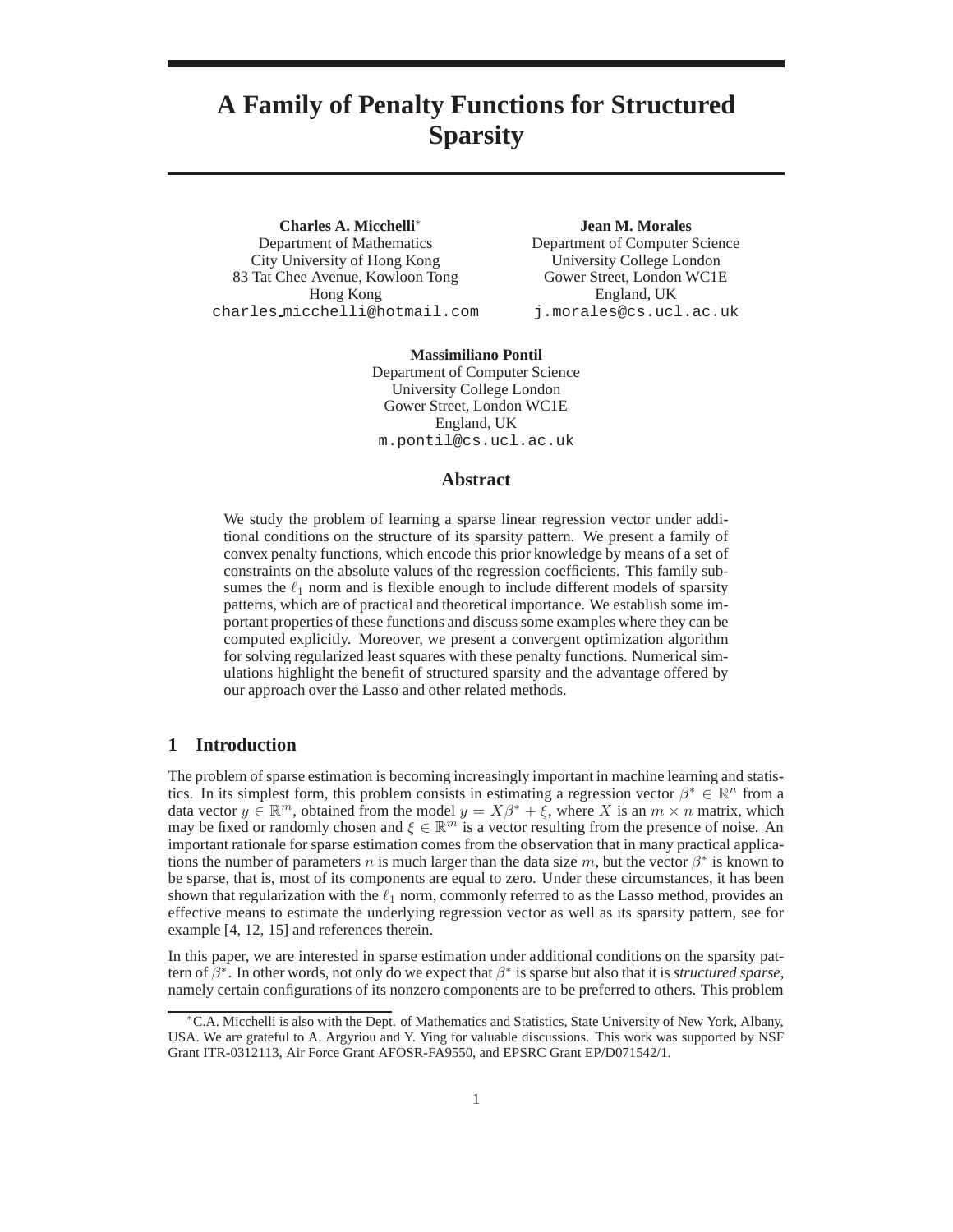arises is several applications, see [10] for a discussion. The prior knowledge that we consider in this paper is that the vector  $|\beta^*|$ , whose components are the absolute value of the corresponding components of  $\beta^*$ , should belong to some prescribed convex set  $\Lambda$ . For certain choices of  $\Lambda$  this implies a constraint on the sparsity pattern as well. For example, the set  $\Lambda$  may include vectors with some desired monotonicity constraints, or other constraints on the "shape" of the regression vector. Unfortunately, the constraint that  $|\beta^*| \in \Lambda$  is nonconvex and its implementation is computational challenging. To overcome this difficulty, we propose a novel family of penalty functions. It is based on an extension of the  $\ell_1$  norm used by the Lasso method and involves the solution of a smooth convex optimization problem, which incorporates the structured sparsity constraints. As we shall see, a key property of our approach is that the penalty function equals the  $\ell_1$  norm of a vector  $\beta$ when  $|\beta| \in \Lambda$  and it is strictly greater than the  $\ell_1$  norm otherwise. This observation suggests that the penalty function encourages the desired structured sparsity property.

There has been some recent research interest on structured sparsity, see [1, 2, 7, 9, 10, 11, 13, 16] and references therein. Closest to our approach are penalty methods built around the idea of mixed  $\ell_1 - \ell_2$  norms. In particular, the group Lasso method [16] assumes that the components of the underlying regression vector  $\beta^*$  can be partitioned into prescribed groups, such that the restriction of  $\beta^*$  to a group is equal to zero for most of the groups. This idea has been extended in [10, 17] by considering the possibility that the groups overlap according to certain hierarchical or spatially related structures. A limitation of these methods is that they can only handle sparsity patterns forming a single connected region. Our point of view is different from theirs and provides a means to designing more general and flexible penalty functions which maintain convexity whilst modeling richer model structures. For example, we will demonstrate that our family of penalty functions can model sparsity pattern forming multiple connected regions of coefficients.

The paper is organized as follows. In Section 2 we define the learning method. In particular, we describe the associated penalty function and establish some of its important properties. In Section 3 we provide examples of penalty functions, deriving the explicit analytical form in some important cases, namely the case that the set  $\Lambda$  is a box or the wedge with nonincreasing coordinates. In Section 4 we address the issue of solving the learning method numerically by means of an alternating minimization algorithm. Finally, in Section 5 we provide numerical simulations with this method, showing the advantage offered by our approach.

## **2 Learning method**

In this section, we introduce the learning method and establish some important properties of the associated penalty function. We let  $\mathbb{R}_{++}$  be the positive real line and let  $\mathbb{N}_n$  be the set of positive integers up to *n*. We prescribe a convex subset  $\Lambda$  of the positive orthant  $\mathbb{R}_{++}^n$  and estimate  $\beta^*$  by a solution of the convex optimization problem

$$
\min\left\{ \|X\beta - y\|_2^2 + 2\rho\Omega(\beta|\Lambda) : \beta \in \mathbb{R}^n \right\},\tag{2.1}
$$

where  $\|\cdot\|_2$  denotes the Euclidean norm. The penalty function takes the form

$$
\Omega(\beta|\Lambda) = \inf \{ \Gamma(\beta,\lambda) : \lambda \in \Lambda \}
$$
 (2.2)

and the function  $\Gamma : \mathbb{R}^n \times \mathbb{R}^n_{++} \to \mathbb{R}$  is given by the formula  $\Gamma(\beta, \lambda) = \frac{1}{2} \sum_{i \in \mathbb{N}_n} \left( \frac{\beta_i^2}{\lambda_i} + \lambda_i \right)$ .

Note that  $\Gamma$  is convex on its domain because each of its summands are likewise convex functions. Hence, when the set  $\Lambda$  is convex it follows that  $\Omega(\cdot|\Lambda)$  is a convex function and (2.1) is a convex optimization problem. An essential idea behind our construction of this function, is that, for every  $\lambda \in \mathbb{R}_{++}$ , the quadratic function  $\Gamma(\cdot, \lambda)$  provides a smooth approximation to  $|\beta|$  from above, which is exact at  $\beta = \pm \lambda$ . We indicate this graphically in Figure 1-a. This fact follows immediately by the arithmetic-geometric mean inequality, namely  $(a + b)/2 \ge \sqrt{ab}$ . Using the same inequality it also follows that the Lasso problem corresponds to (2.1) when  $\Lambda = \mathbb{R}^n_{++}$ , that is it holds that  $\Omega(\beta|\mathbb{R}_{++}^n) = \|\beta\|_1 := \sum_{i \in \mathbb{N}_n} |\beta_i|$ . This important special case motivated us to consider the general method described above. The utility of (2.2) is that upon inserting it into (2.1) results in an optimization problem over  $\lambda$  and  $\beta$  with a continuously differentiable objective function. Hence, we have succeeded in expressing a nondifferentiable convex objective function by one which is continuously differentiable on its domain.

The next proposition provides a justification of the penalty function as a means to incorporate structured sparsity and establish circumstances for which the penalty function is a norm.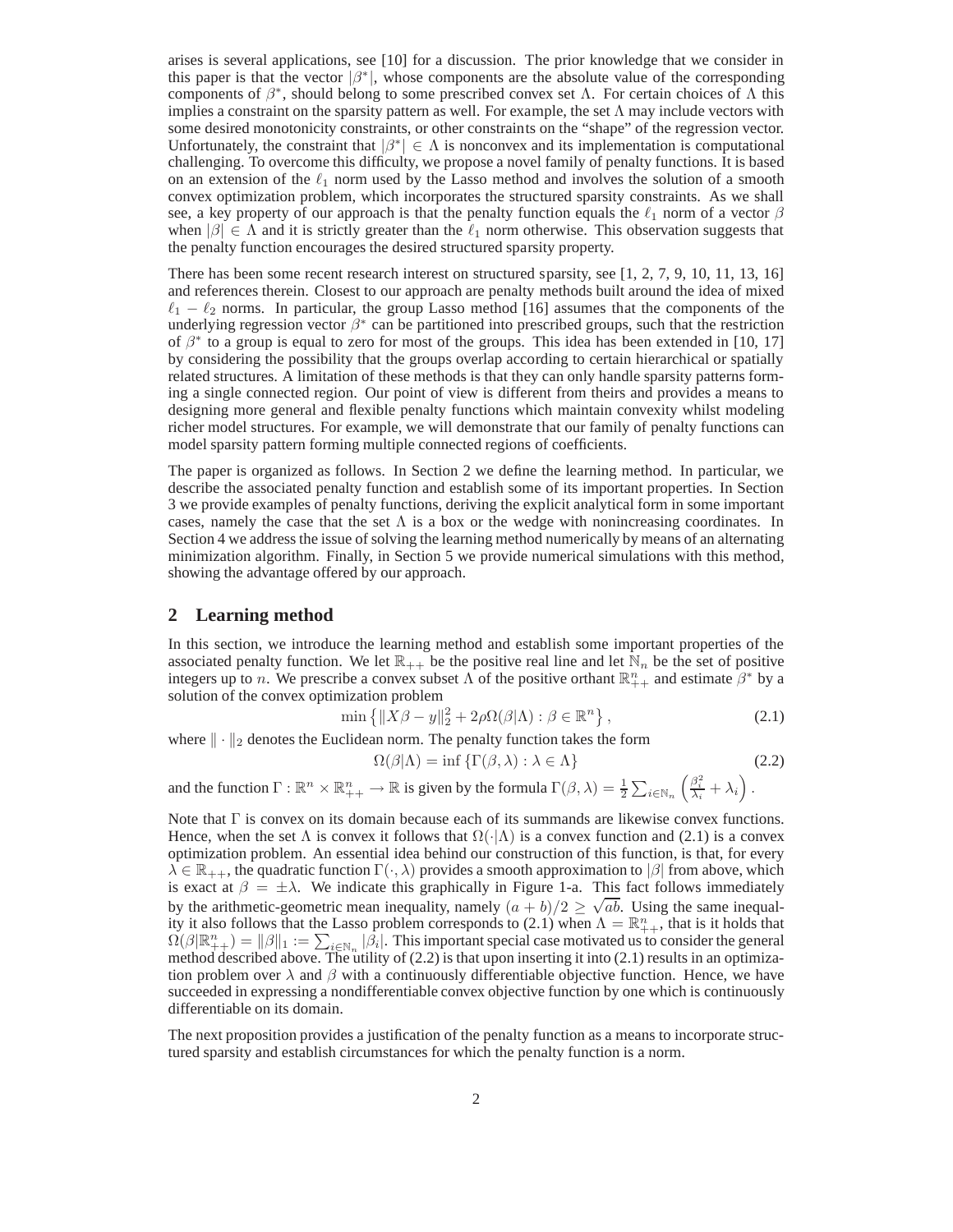

Figure 1: (a): Function  $\Gamma(\cdot, \lambda)$  for some values of  $\lambda$ ; (b): Function  $\Gamma(\beta, \cdot)$  for some values of  $\beta$ .

**Proposition 2.1.** *For every*  $\beta \in \mathbb{R}^n$ , *it holds that*  $\|\beta\|_1 \leq \Omega(\beta|\Lambda)$  *and the equality holds* if and only if  $|\beta| := (|\beta_i| : i \in \mathbb{N}_n) \in \Lambda$ . Moreover, if  $\Lambda$  is a nonempty convex cone then the function  $\Omega(\cdot|\Lambda)$  *is a norm and we have that*  $\Omega(\beta|\Lambda) \leq \omega \|\beta\|_1$ *, where*  $\omega := \max\{\Omega(e_k|\Lambda): k \in \mathbb{N}_n\}$  *and*  ${e_k : k \in \mathbb{N}_n}$  *is the canonical basis of*  $\mathbb{R}^n$ *.* 

**Proof.** By the arithmetic-geometric inequality we have that  $\|\beta\|_1 \leq \Gamma(\beta, \lambda)$ , proving the first assertion. If  $|\beta| \in \overline{\Lambda}$ , there exists a sequence  $\{\lambda^k : k \in \mathbb{N}\}\$ in  $\Lambda$ , such that  $\lim_{k \to \infty} \lambda^k = |\beta|$ . Since  $\Omega(\beta|\Lambda) \leq \Gamma(\beta,\lambda^k)$  it readily follows that  $\Omega(\beta|\Lambda) \leq ||\beta||_1$ . Conversely, if  $|\beta| \in \overline{\Lambda}$ , then there is a sequence  $\{\lambda^k : k \in \mathbb{N}\}\$  in  $\Lambda$ , such  $\gamma(\beta, \lambda^k) \leq ||\beta_1|| + 1/k$ . This inequality implies that some subsequence of this sequence converges to a  $\overline{\lambda} \in \overline{\Lambda}$ . Using the arithmetic-geometric we conclude that  $\lambda = |\beta|$  and the result follows. To prove the second part, observe that if  $\Lambda$ is a nonempty convex cone, namely, for any  $\lambda \in \Lambda$  and  $t \geq 0$  it holds that  $t\lambda \in \Lambda$ , we have that  $\Omega$  is positive homogeneous. Indeed, making the change of variable  $\lambda' = \lambda/|t|$  we see that  $\Omega(t\beta|\Lambda) = |t|\Omega(\beta|\Lambda)$ . Moreover, the above inequality,  $\Omega(\beta|\Lambda) \ge ||\beta||_1$ , implies that if  $\Omega(\beta|\Lambda) = 0$ then  $\beta = 0$ . The proof of the triangle inequality follows from the homogeneity and convexity of  $\Omega$ , namely  $\Omega(\alpha+\beta|\Lambda) = 2\Omega((\alpha+\beta)/2|\Lambda) \leq \Omega(\alpha|\Lambda) + \Omega(\beta|\Lambda)$ . Finally, note that  $\Omega(\beta|\Lambda) \leq \omega||\beta||_1$ if and only if  $\omega = \max{\Omega(\beta|\Lambda) : ||\beta||_1 = 1}$ . Since  $\Omega$  is convex the maximum above is achieved at an extreme point of the  $\ell_1$  unit ball.

This proposition indicates that the function  $\Omega(\cdot|\Lambda)$  penalizes less vectors  $\beta$  which have the property that  $|\beta| \in \Lambda$ , hence encouraging structured sparsity. Indeed, any permutation of the coordinates of a vector  $\beta$  with the above property will incur in the same or a larger value of the penalty term. Moreover, for certain choices of the set  $\Lambda$ , some of which we describe below, the penalty function will encourage vectors which not only are sparse but also have sparsity patterns  $(1_{\{|\beta_i|>0\}} : i \in$  $\mathbb{N}_n$ )  $\in \Lambda$ , where  $1_{\{\cdot\}}$  denotes the indicator function.

We end this section by noting that a normalized version of the group Lasso penalty [16] is included in our setting as a special case. If  $\{J_\ell : \ell \in \mathbb{N}_k\}$ ,  $k \in \mathbb{N}_n$  form a partition of the index set  $\mathbb{N}_n$ , the corresponding group Lasso penalty is defined as  $\Omega_{GL}(\beta) = \sum_{\ell \in \mathbb{N}_k} \sqrt{|J_{\ell}|} \, \|\beta_{J_{\ell}}\|_2$ , where, for every  $J \subseteq \mathbb{N}_n$ , we use the notation  $\beta_J = (\beta_j : j \in J)$ . It is a easy matter to verify that  $\Omega_{GL}(\cdot) = \Omega(\cdot | \Lambda)$ for  $\Lambda = \{\lambda : \lambda \in \mathbb{R}_{++}^n, \lambda_j = \theta_\ell, \ j \in J_\ell, \ \ell \in \mathbb{N}_k, \ \theta_\ell > 0\}.$ 

#### **3 Examples of the penalty function**

We proceed to discuss some examples of the set  $\Lambda \subseteq \mathbb{R}^n_+$ , which may be used in the design of the penalty function  $\Omega(\cdot|\Lambda)$ . All but the first example fall into the category that Λ is a polyhedral cone, that is  $\Lambda = \{\lambda : \lambda \in \mathbb{R}^n_+, A\lambda \geq 0\}$ , where A is an  $m \times n$  matrix. Thus, in view of Proposition 2.1 the function  $\Omega(\cdot|\Lambda)$  is a norm.

The first example corresponds to the prior knowledge that the magnitude of the components of the regression vector should be in some prescribed intervals.

**Example 3.1.** *We choose*  $a, b \in \mathbb{R}^n$ ,  $0 < a \leq b$  *and define the corresponding box as*  $B[a, b] := \bigotimes [a_i, b_i]$ .  $i\widetilde{\in}\mathbb{N}_n$  $[a_i, b_i]$ .

The theorem below establishes the form of the box penalty; see also [8, 14] for related penalty functions. To state our result, we define, for every  $t \in \mathbb{R}$ , the function  $(t)_{+} = \max(0, t)$ .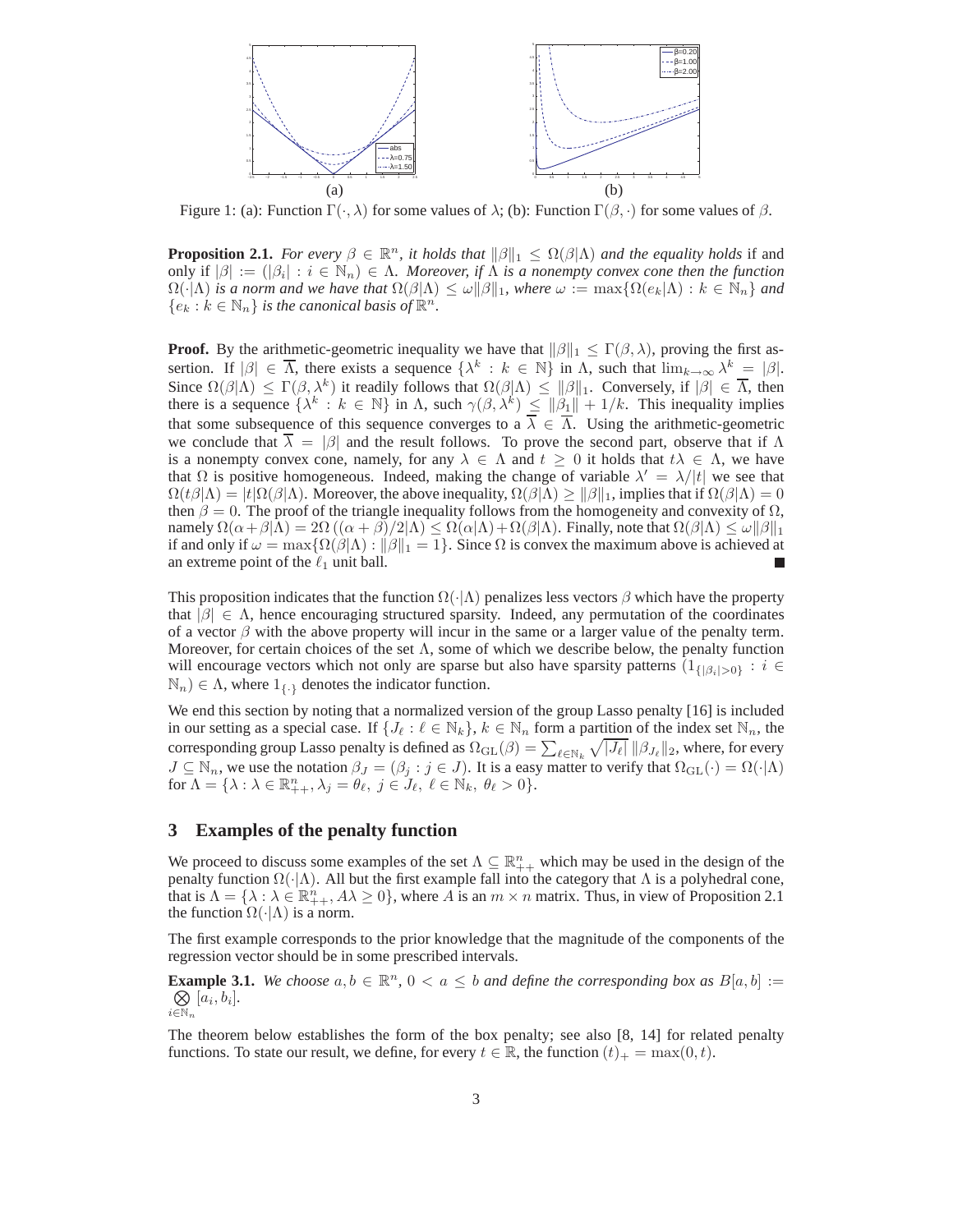**Theorem 3.1.** *We have that*

$$
\Omega(\beta|B[a,b]) = \|\beta\|_1 + \sum_{i \in \mathbb{N}_n} \left( \frac{1}{2a_i}(a_i - |\beta_i|)_+^2 + \frac{1}{2b_i}(|\beta_i| - b_i)_+^2 \right).
$$

*Moreover, the components of the vector*  $\lambda(\beta) := \argmin{\{\Gamma(\beta, \lambda) : \lambda \in B[a, b]\}}$  *are given by the equations*  $\lambda_i(\beta) = |\beta_i| + (a_i - |\beta_i|)_{+} - (|\beta_i| - b)_{+}, i \in \mathbb{N}_n$ .

**Proof.** Since  $\Omega(\beta|B[a,b]) = \sum_{i \in \mathbb{N}_{q}} \Omega(\beta_i|[a_i,b_i])$  it suffices to establish the result in the case  $n = 1$ . We shall show that if  $a, b, \beta \in \mathbb{R}$ ,  $a \leq b$  then

$$
\Omega(\beta|[a,b]) = |\beta| + \frac{1}{2a}(a - |\beta|)^2 + \frac{1}{2b}(|\beta| - b)^2_+.
$$
\n(3.1)

Since both sides of the above equation are continuous functions of  $\beta$  it suffices to prove this equation for  $\beta \in \mathbb{R} \setminus \{0\}$ . In this case, the function  $\Gamma(\beta, \cdot)$  is strictly convex in the second argument, and so, has a unique minimum in  $\mathbb{R}_{++}$  at  $\lambda = |\beta|$ , see also Figure 1-b. Moreover, if  $|\beta| \le a$  the constrained minimum occurs at  $\lambda = a$ , whereas if  $|\beta| \ge b$ , it occurs at  $\lambda = b$ . This establishes the formula for  $\lambda(\beta)$ . Consequently, we have that

$$
\Omega(\beta|[a,b]) = |\beta|1_{\{a \leq |\beta| \leq b\}} + \frac{1}{2} \left(\frac{\beta^2}{a} + a\right)1_{\{|\beta| < a\}} + \frac{1}{2} \left(\frac{\beta^2}{b} + b\right)1_{\{|\beta| > b\}}.
$$

Equation (3.1) now follows by a direct computation.

Note that the function in equation  $(3.1)$  is a concatenation of two quadratic functions, connected together with a linear function. Thus, the box penalty will favor sparsity only for  $a = 0$ , case that is defined by a limiting argument.

The second example implements the prior knowledge that the coordinates of the vector  $\lambda$  are ordered in a non increasing fashion.

**Example 3.2.** *We define the wedge as*  $W = \{\lambda : \lambda \in \mathbb{R}^n_{++}, \lambda_j \geq \lambda_{j+1}, j \in \mathbb{N}_{n-1}\}.$ 

We say that a partition  $\mathcal{J} = \{J_\ell : \ell \in \mathbb{N}_k\}$  of  $\mathbb{N}_n$  is *contiguous* if for all  $i \in J_\ell, j \in J_{\ell+1}$ ,  $\ell \in \mathbb{N}_{k-1}$ , it holds that  $i < j$ . For example, if  $n = 3$ , partitions {{1, 2}, {3}} and {{1}, {2}, {3}} are contiguous but  $\{\{1,3\},\{2\}\}\$ is not.

**Theorem 3.2.** *For every*  $\beta \in (\mathbb{R} \setminus \{0\})^n$  *there is a unique contiguous partition*  $\mathcal{J} = \{J_\ell : \ell \in \mathbb{N}_k\}$  $of\,\mathbb{N}_n, k \in \mathbb{N}_n, such that$ 

$$
\Omega(\beta|W) = \sum_{\ell \in \mathbb{N}_k} \sqrt{|J_{\ell}|} \, \|\beta_{J_{\ell}}\|_2.
$$
\n(3.2)

П

*Moreover, the components of the vector*  $\lambda(\beta) = \argmin \{ \Gamma(\beta, \lambda) : \lambda \in W \}$  *are given by* 

$$
\lambda_j(\beta) = \frac{\|\beta_{J_\ell}\|_2}{\sqrt{|J_\ell|}}, \ j \in J_\ell, \ \ell \in \mathbb{N}_k
$$
\n(3.3)

*and, for every*  $\ell \in \mathbb{N}_k$  *and subset*  $K \subset J_\ell$  *formed by the first*  $k < |J_\ell|$  *elements of*  $J_\ell$ *, it holds that* 

$$
\frac{\|\beta_K\|_2}{\sqrt{k}} > \frac{\|\beta_{J_\ell \setminus K}\|_2}{\sqrt{|J_\ell| - k}}.
$$
\n(3.4)

The partition  $\mathcal J$  appearing in the theorem is determined by the set of inequalities  $\lambda_j \geq \lambda_{j+1}$  which are an equality at the minimum. This set is identified by examining the Karush-Kuhn-Tucker optimality conditions [3] of the optimization problem (2.2) for  $\Lambda = W$ . The detailed proof is reported in the supplementary material. Equations (3.3) and (3.4) indicate a strategy to compute the partition associated with a vector  $\beta$ . We explain how to do this in Section 4.

An interesting property of the Wedge penalty is that it has the form of a group Lasso penalty (see the discussion at the end of Section 2) with groups not fixed *a-priori* but depending on the location of the vector  $\beta$ . The groups are the elements of the partition  $\mathcal J$  and are identified by certain convex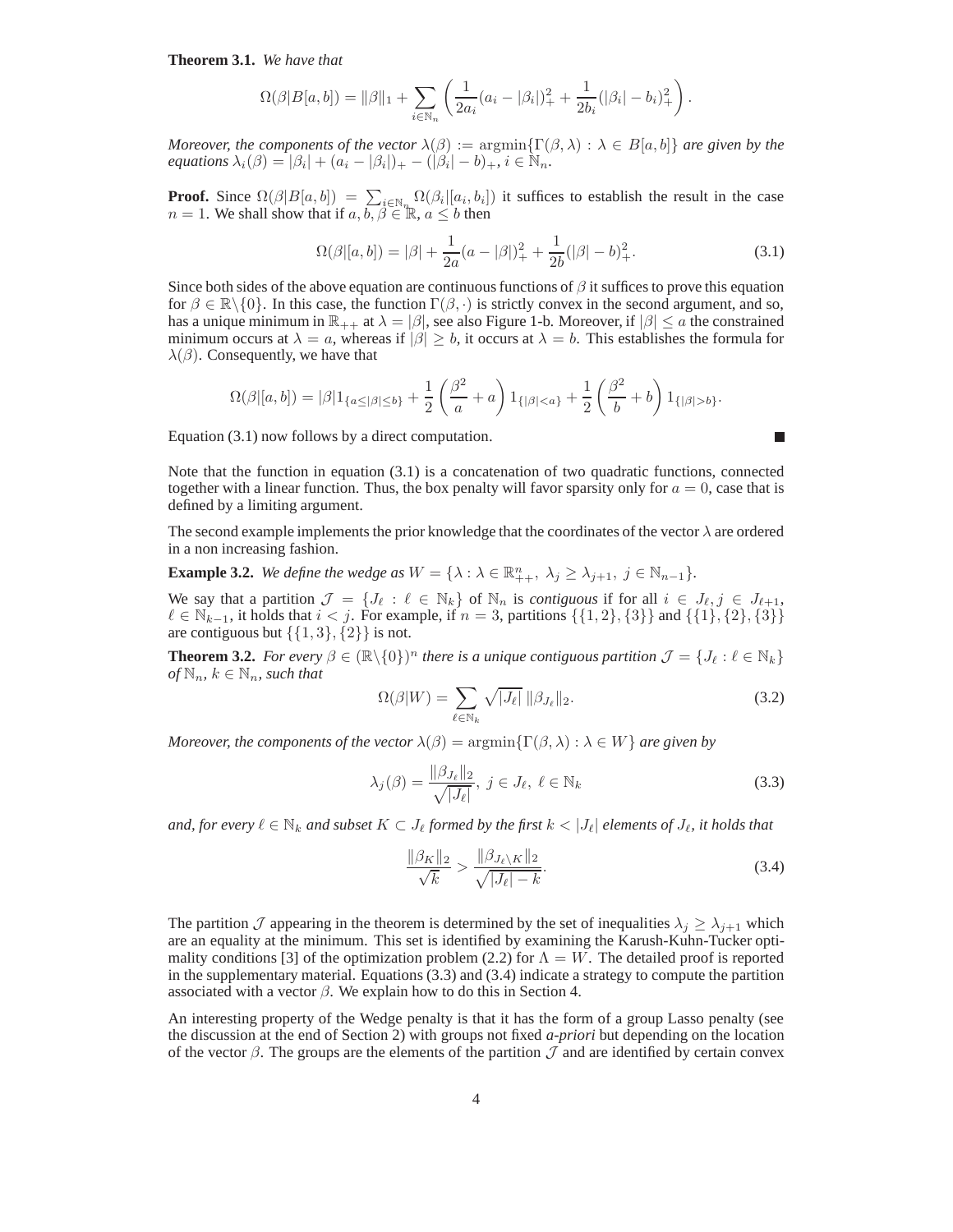constraints on the vector  $\beta$ . For example, for  $n = 2$  we obtain that  $\Omega(\beta|W) = ||\beta||_1$  if  $|\beta_1| > |\beta_2|$ and  $\Omega(\beta|W) = \sqrt{2} ||\beta||_2$  otherwise. For  $n = 3$ , we have that

$$
\Omega(\beta|W) = \begin{cases}\n\frac{\|\beta\|_1, \qquad \text{if } |\beta_1| > |\beta_2| > |\beta_3| & \mathcal{J} = \{\{1\}, \{2\}, \{3\}\} \\
\sqrt{2(\beta_1^2 + \beta_2^2)} + |\beta_3|, \quad \text{if } |\beta_1| \le |\beta_2| \text{ and } \beta_1^2 + \beta_2^2 > 2\beta_3^2 & \mathcal{J} = \{\{1, 2\}, \{3\}\} \\
\frac{\beta_1\|_1 + \sqrt{2(\beta_2^2 + \beta_3^2)}, \quad \text{if } |\beta_2| \le |\beta_3| \text{ and } 2\beta_1^2 > \beta_2^2 + \beta_3^2 & \mathcal{J} = \{\{1\}, \{2, 3\}\} \\
\sqrt{3(\beta_1^2 + \beta_2^2 + \beta_3^2)}, \quad \text{otherwise} & \mathcal{J} = \{\{1, 2, 3\}\}\n\end{cases}
$$

where we have also reported the partition involved in each case.

The next example is an extension of the wedge set which is inspired by previous work on the group Lasso estimator with hierarchically overlapping groups [17]. It models vectors whose magnitude is ordered according to a graphical structure. Within this context, the wedge corresponds to the set associated with a line graph.

**Example 3.3.** We let A be the incidence matrix of a directed graph and choose  $\Lambda = \{\lambda : \lambda \in$  $\mathbb{R}_{++}^n$ ,  $A\lambda \geq 0$  }.

We have confirmed that Theorem 3.2 extends to the case that the graph is a tree but the general case is yet to be understood. We postpone this discussion to a future occasion.

Next, we note that the wedge may equivalently be expressed as the constraint that the difference vector  $D^1(\lambda) := (\lambda_{j+1} - \lambda_j : j \in \mathbb{N}_{n-1})$  is less than or equal to zero. Our next example extends this observation by using the higher order difference operator, which is given by the formula  $D^k(\lambda)$  =

.

$$
\left(\lambda_{j+k} + \sum_{\ell \in \mathbb{N}_k} (-1)^{\ell} \binom{k}{\ell} \lambda_{j+k-\ell} : j \in \mathbb{N}_{n-k}\right)
$$

**Example 3.4.** *For every*  $k \in \mathbb{N}_n$  *we define the set*  $W^k := \{ \lambda : \lambda \in \mathbb{R}_{++}^n$ ,  $D^k(\lambda) \ge 0 \}.$ 

The corresponding penalty  $\Omega(\cdot|W^k)$  encourages vectors whose sparsity pattern is concentrated on at most k different contiguous regions. The case  $k = 1$  essentially corresponds to the wedge, while the case  $k = 2$  includes vectors which have a convex "profile" and whose sparsity pattern is concentrated either on the first elements of the vector, on the last, or on both.

We end this section by discussing a useful construction which may be applied to generate new penalty functions from available ones. It is obtained by composing a set  $\Theta \subseteq \mathbb{R}_{++}^k$  with a linear transformation, modeling the sum of the components of a vector, across the elements of a prescribed partition  $\{P_\ell : \ell \in \mathbb{N}_k\}$  of  $\mathbb{N}_n$ . That is, we let  $\Lambda = \{\lambda : \lambda \in \mathbb{R}^n_+, (\sum_{j \in P_\ell} \lambda_j : \ell \in \mathbb{N}_k) \in \Theta\}$ . We use this construction in the composite wedge experiments in Section 5.

## **4 Optimization method**

In this section, we address the issue of implementing the learning method (2.1) numerically. Since the penalty function  $\Omega(\cdot|\Lambda)$  is constructed as the infimum of a family of quadratic regularizers, the optimization problem (2.1) reduces to a simultaneous minimization over the vectors  $\beta$  and  $\lambda$ . For a fixed  $\lambda \in \Lambda$ , the minimum over  $\beta \in \mathbb{R}^n$  is a standard Tikhonov regularization and can be solved directly in terms of a matrix inversion. For a fixed  $\beta$ , the minimization over  $\lambda \in \Lambda$ requires computing the penalty function (2.2). These observations naturally suggests an alternating minimization algorithm, which has already been considered in special cases in [1]. To describe our algorithm we choose  $\epsilon > 0$  and introduce the mapping  $\phi^{\epsilon} : \mathbb{R}^n \to \mathbb{R}^n_{++}$ , whose *i*-th coordinate at  $\beta \in \mathbb{R}^n$  is given by  $\phi_i^{\epsilon}(\beta) = \sqrt{\beta_i^2 + \epsilon}$ . For  $\beta \in (\mathbb{R} \setminus \{0\})^n$ , we also let  $\lambda(\beta) = \operatorname{argmin} \{ \Gamma(\beta, \lambda) :$  $\lambda \in \Lambda$ . The alternating minimization algorithm is defined as follows: choose,  $\lambda^0 \in \Lambda$  and, for  $k \in \mathbb{N}$ , define the iterates

$$
\beta^k = \text{diag}(\lambda^{k-1})(\text{diag}(\lambda^{k-1})X^{\top}X + \rho I)^{-1}y \tag{4.1}
$$

$$
\lambda^k = \lambda(\phi^{\epsilon}(\beta^k)). \tag{4.2}
$$

The following theorem establishes convergence of this algorithm. Its proof is presented in the supplementary material.

**Theorem 4.1.** *If the set*  $\Lambda$  *is convex and, for all*  $a, b \in \mathbb{R}$  *with*  $0 < a < b$ , *the set*  $\Lambda_{a,b} := [a, b]^n \cap \Lambda$  *is a nonempty, compact subset of the interior of* Λ *then the iterations (4.1)–(4.2) converges to the vector*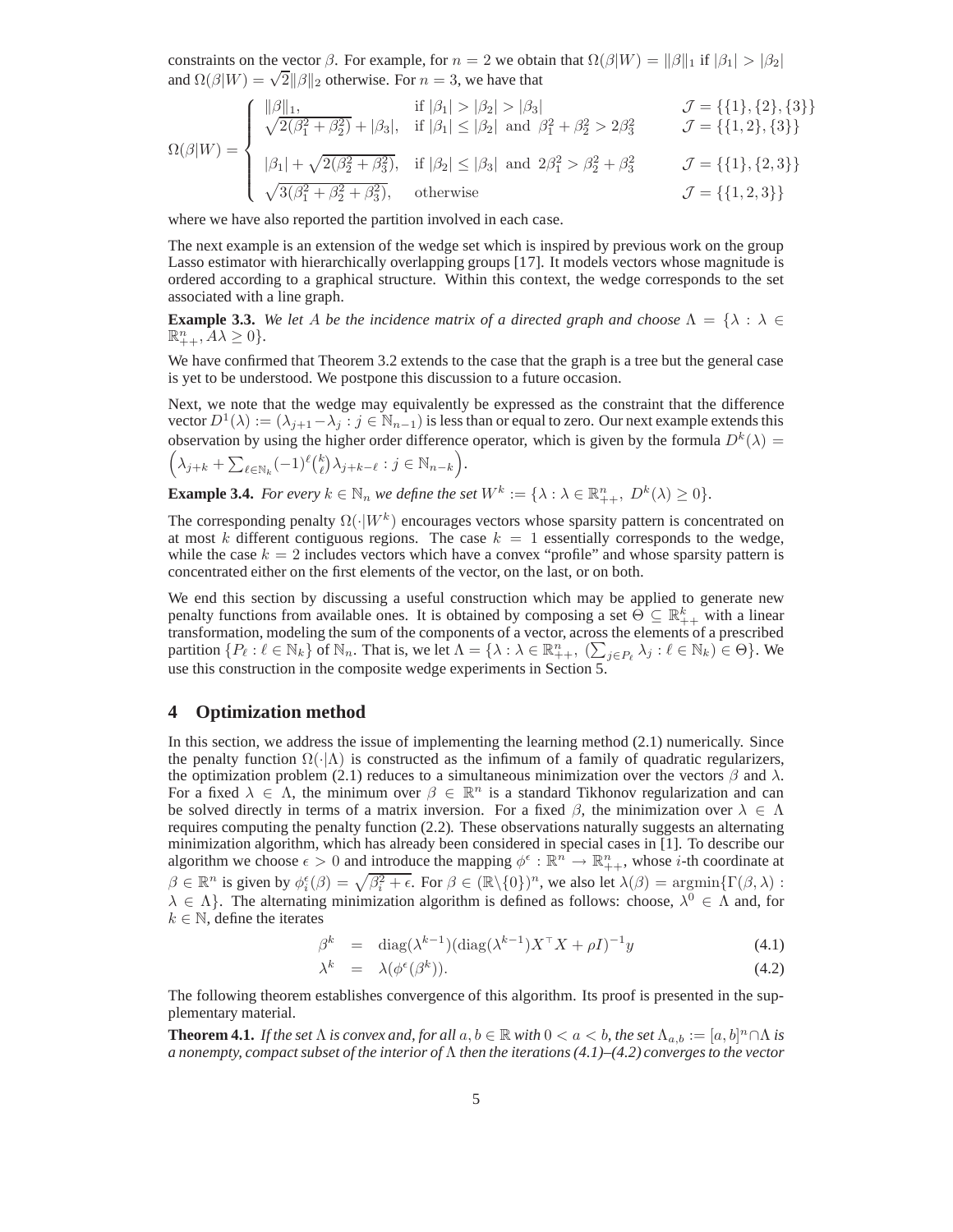**Initialization:**  $k \leftarrow 0$ **Input:**  $\beta \in \mathbb{R}^n$ ; **Output:**  $J_1, \ldots, J_k$  $f$ *d*  $f$  = 1 **to**  $n$  **do**  $J_{k+1} \leftarrow \{t\};\ \ k \leftarrow k+1$ **while**  $k > 1$  and  $\frac{\|\beta_{J_{k-1}}\|_2}{\sqrt{|J_{k-1}|}} \le \frac{\|\beta_{J_k}\|_2}{\sqrt{|J_k|}}$  $|J_k|$  $J_{k-1} \leftarrow J_{k-1} \cup J_k; \quad k \leftarrow k-1$ <br>**end end**

Figure 2: Iterative algorithm to compute the wedge penalty

 $\gamma(\epsilon) := \operatorname{argmin} \left\{ \|y - X\beta\|_2^2 + 2\rho \Omega(\phi^{\epsilon}(\beta)|\Lambda) : \beta \in \mathbb{R}^n \right\}$ . Moreover, any convergent subsequence *of the sequence*  $\{ \gamma \left( \frac{1}{\ell} \right) : \ell \in \mathbb{N} \}$  *converges to a solution of the optimization problem* (2.1).

The most challenging step in the alternating algorithm is the computation of the vector  $\lambda^k$ . Fortunately, if  $\Lambda$  is a second order cone, problem (2.2) defining the penalty function  $\Omega(\cdot|\Lambda)$  may be reformulated as a second order cone program (SOCP), see e.g. [5]. To see this, we introduce an additional variable  $t \in \mathbb{R}^n$  and note that

$$
\Omega(\beta|\Lambda) = \min \left\{ \sum_{i \in \mathbb{N}_n} t_i + \lambda_i : ||(2\beta_i, t_i - \lambda_i)||_2 \le t_i + \lambda_i, t_i \ge 0, i \in \mathbb{N}_n, \lambda \in \Lambda \right\}.
$$

In particular, in all examples in Section 3, the set  $\Lambda$  is formed by linear constraints and, so, problem (2.2) is an SOCP. We may then use available tool-boxes to compute the solution of this problem. However, in special cases the computation of the penalty function may be significantly facilitated by using the analytical formulas derived in Section 3. Here, for simplicity we describe how to do this in the case of the wedge penalty. For this purpose we say that a vector  $\beta \in \mathbb{R}^n$  is admissible if, for every  $k \in \mathbb{N}_n$ , it holds that  $\|\beta_{\mathbb{N}_k}\|_2/\sqrt{k} \leq \|\beta\|_2/\sqrt{n}$ .

The proof of the next lemma is straightforward and we do not elaborate on the details.

**Lemma 4.1.** *If*  $\beta \in \mathbb{R}^n$  *and*  $\delta \in \mathbb{R}^p$  *are admissible and*  $\|\beta\|_2/\sqrt{n} \le \|\delta\|_2/\sqrt{p}$  *then*  $(\beta, \delta)$  *is admissible.*

The iterative algorithm presented in Figure 2 can be used to find the partition  $\mathcal{J} = \{J_\ell : \ell \in \mathbb{N}_k\}$ and, so, the vector  $\lambda(\beta)$  described in Theorem 3.2. The algorithm processes the components of vector  $\beta$  in a sequential manner. Initially, the first component forms the only set in the partition. After the generic iteration  $t - 1$ , where the partition is composed of k sets, the index of the next components, t, is put in a new set  $J_{k+1}$ . Two cases can occur: the means of the squares of the sets are in strict descending order, or this order is violated by the last set. The latter is the only case that requires further action, so the algorithm merges the last two sets and repeats until the sets in the partition are fully ordered. Note that, since the only operation performed by the algorithm is the merge of admissible sets, Lemma 4.1 ensures that after each step  $t$  the current partition satisfies the conditions (3.4). Moreover, the *while* loop ensures that after each step the current partition satisfies, for every  $\ell \in \mathbb{N}_{k-1}$ , the constraints  $\|\beta_{J_{\ell}}\|_2 \sqrt{|J_{\ell}|} > \|\beta_{J_{\ell+1}}\|_2 \sqrt{|J_{\ell+1}|}$ . Thus, the output of the algorithm is the partition  $\mathcal J$  defined in Theorem 3.2. In the actual implementation of the algorithm, the means of squares of each set can be saved. This allows us to compute the mean of squares of a merged set as a weighted mean, which is a constant time operation. Since there are  $n-1$  consecutive terms in total, this is also the maximum number of merges that the algorithm can perform. Each merge requires exactly one additional test, so we can conclude that the running time of the algorithm is linear.

#### **5 Numerical simulations**

In this section we present some numerical simulations with the proposed method. For simplicity, we consider data generated noiselessly from  $y = X\beta^*$ , where  $\beta^* \in \mathbb{R}^{100}$  is the true underlying regression vector, and X is an  $m \times 100$  input matrix, m being the sample size. The elements of X are generated i.i.d. from the standard normal distribution, and the columns of  $X$  are then normalized such that their  $\ell_2$  norm is 1. Since we consider the noiseless case, we solve the interpolation problem  $\min\{\Omega(\beta): y = X\beta\}$ , for different choices of the penalty function  $\Omega$ . In practice, we solve problem (2.1) for a tiny value of the parameter  $\rho = 10^{-8}$ , which we found to be sufficient to ensure that the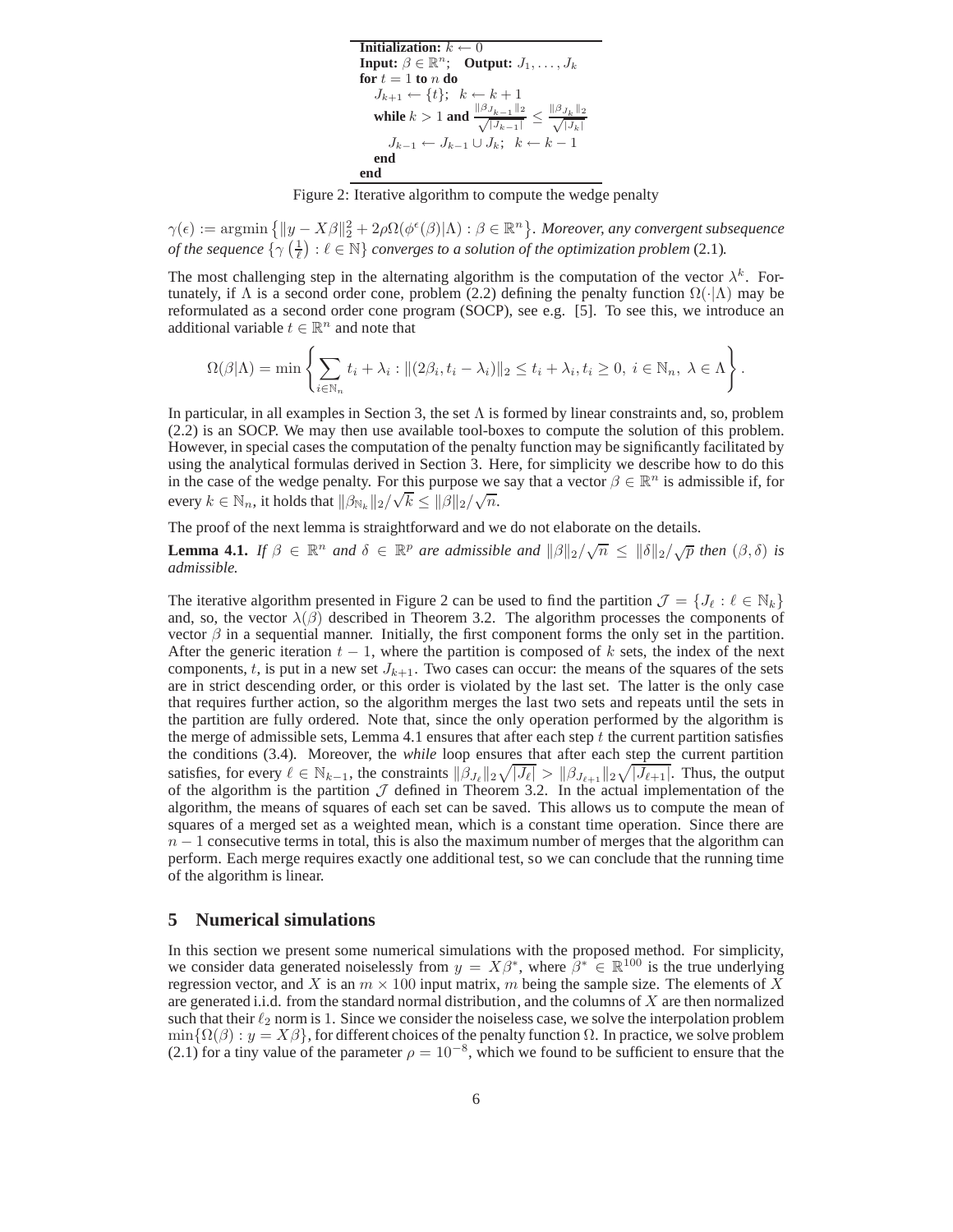

Figure 3: Comparison between different penalty methods: (a) Box vs. Lasso; (b,c) Wedge vs. Hierarchical group Lasso; (d) Composite wedge; (e) Convex; (f) Cubic. See text for more information

error term in (2.1) is negligible at the minimum. All experiments were repeated 50 times, generating each time a new matrix X. In the figures we report the average of the model error  $\mathbb{E}[\|\hat{\beta} - \beta^*\|_2^2]$  of the vector  $\beta$  learned by each method, as a function of the sample size m. In the following, we discuss a series of experiments, corresponding to different choices for the model vector  $\beta^*$  and its sparsity pattern. In all experiments, we solved the optimization problem (2.1) with the algorithm presented in Section 4. Whenever possible we solved step (4.2) using the formulas derived in Section 3 and resorted to the solver CVX (*http://cvxr.com/cvx/*) in the other cases.

**Box.** In the first experiment the model is 10-sparse, where each nonzero component, in a random position, is an integer uniformly sampled in the interval [−10, 10]. We wish to show that the more accurate the prior information about the model is, the more precise the estimate will be. We use a box penalty (see Theorem 3.1) constructed "around" the model, imagining that an oracle tells us that each component  $\left|\beta_i^*\right|$  is bounded within an interval. We consider three boxes  $B[a, b]$  of different sizes, namely  $a_i = (r - |\beta_i^*|)_{+}$  and  $b_i = (|\beta_i^*| - r)_{+}$  and radii  $r = 5, 1$  and 0.1, which we denote as Box-A, Box-B and Box-C, respectively. We compare these methods with the Lasso – see Figure 3-a. As expected, the three box penalties perform better. Moreover, as the radius of a box diminishes, the amount of information about the true model increases, and the performance improves.

**Wedge.** In the second experiment, we consider a regression vector, whose components are nonincreasing in absolute value and only a few are nonzero. Specifically, we choose a 10-sparse vector:  $\beta_j^* = 11 - j$ , if  $j \in \mathbb{N}_{10}$  and zero otherwise. We compare the Lasso, which makes no use of such ordering information, with the wedge penalty  $\Omega(\beta|W)$  (see Example 3.2 and Theorem 3.2) and the hierarchical group Lasso in [17], which both make use of such information. For the group Lasso we choose  $\Omega(\beta) = \sum_{\ell \in \mathbb{N}_{100}} |\beta_{J_{\ell}}|$ , with  $J_{\ell} = {\ell, \ell + 1, ..., 100}$ ,  $\ell \in \mathbb{N}_{100}$ . These two methods are referred to as "Wedge" and "GL-lin" in Figure 3-b, respectively. As expected both methods improve over the Lasso, with "GL-lin" being the best of the two. We further tested the robustness of the methods, by adding two additional nonzero components with value of 10 to the vector  $\beta^*$  in a random position between 20 and 100. This result, reported in Figure 3-c, indicates that "GL-lin" is more sensitive to such a perturbation.

**Composite wedge.** Next we consider a more complex experiment, where the regression vector is sparse within different contiguous regions  $P_1, \ldots, P_{10}$ , and the  $\ell_1$  norm on one region is larger than the  $\ell_1$  norm on the next region. We choose sets  $P_i = \{10(i-1) + 1, \ldots, 10i\}, i \in \mathbb{N}_{10}$  and generate a 6-sparse vector  $\beta^*$  whose *i*-th nonzero element has value 31 – *i* (decreasing) and is in a random position in  $P_i$ , for  $i \in \mathbb{N}_6$ . We encode this prior knowledge by choosing  $\Omega(\beta|\Lambda)$  with  $\Lambda = \left\{ \lambda \in \mathbb{R}^{100} : \|\lambda_{P_i}\|_1 \ge \|\lambda_{P_{i+1}}\|_1, i \in \mathbb{N}_9 \right\}$ . This method constraints the sum of the sets to be nonincreasing and may be interpreted as the composition of the wedge set with an average operation across the sets  $P_i$ , see the discussion at the end of Section 3. This method, which is referred to as "C-Wedge" in Figure 3-d, is compared to the Lasso and to three other versions of the group Lasso. The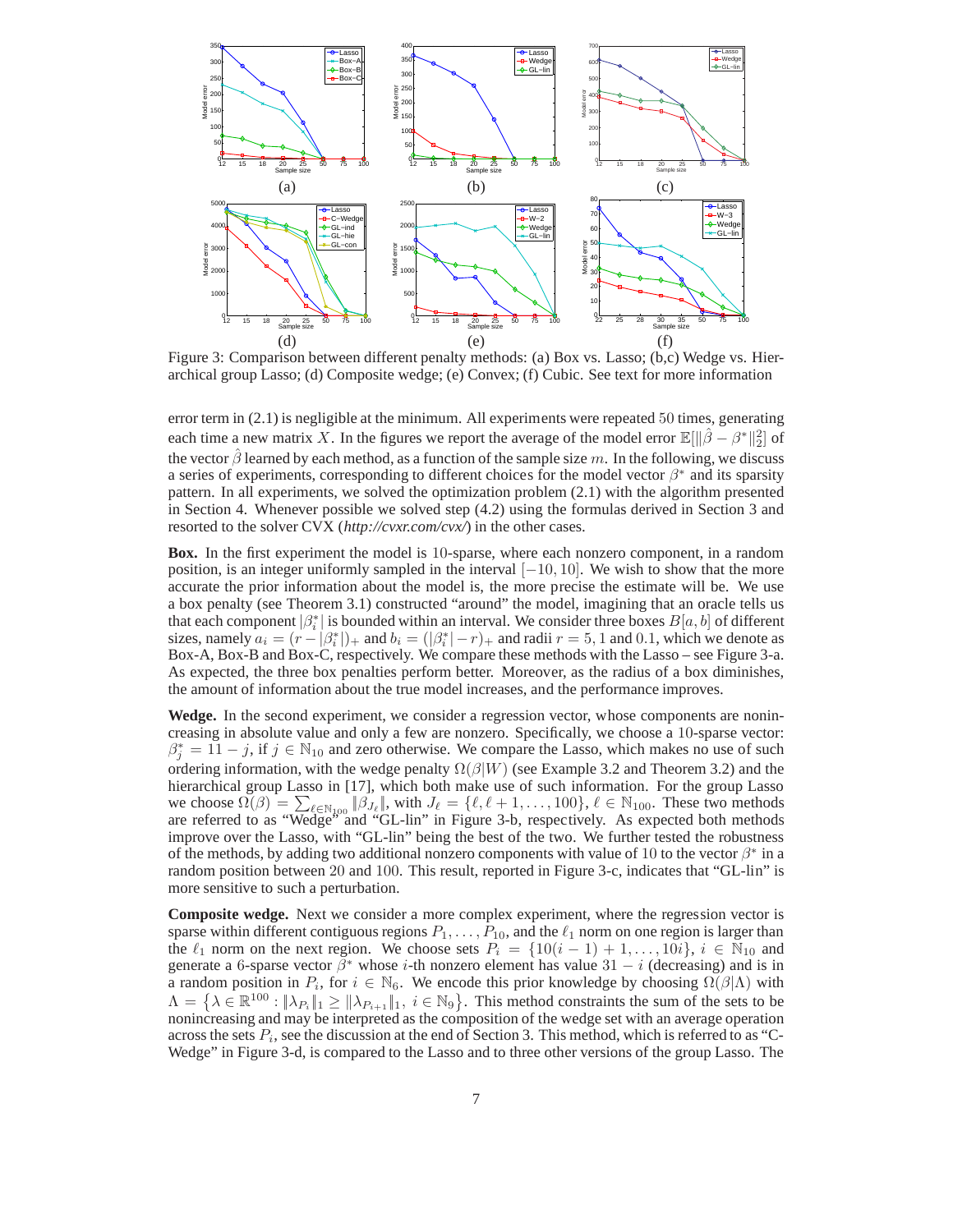

Figure 4: Lasso vs. penalty  $\Omega(\cdot|W^2)$  (left) and  $\Omega(\cdot|W^3)$  (Right); see text for more information.

first is a standard group Lasso with the nonoverlapping groups  $J_i = P_i$ ,  $i \in \mathbb{N}_{10}$ , thus encouraging the presence of sets of zero elements, which is useful because there are 4 such sets. The second is a variation of the hierarchical group Lasso discussed above with  $J_i = \bigcup_{j=i}^{10} P_j$ ,  $i \in \mathbb{N}_{10}$ . A problem with these approaches is that the  $\ell_2$  norm is applied at the level of the individual sets  $P_i$ , which does not promote sparsity within these sets. To counter this effect we can enforce contiguous nonzero patterns within each of the  $P_i$ , as proposed by [10]. That is, we consider as the groups the sets formed by all sequences of  $q \in \mathbb{N}_9$  consecutive elements at the beginning or at the end of each of the sets  $P_i$ , for a total of 180 groups. These three groupings will be referred to as "GL-ind", "GL-hie'', "GL-con" in Figure 3-d, respectively. This result indicates the advantage of "C-Wedge" over the other methods considered. In particular, the group Lasso methods fall behind our method and the Lasso, with "GL-con" being slight better than "GL-ind" and "GL-hie". Notice also that all group Lasso methods gradually diminish the model error until they have a point for each dimension, while our method and the Lasso have a steeper descent, reaching zero at a number of points which is less than half the number of dimensions.

**Convex and Cubic.** To show the flexibility of our framework, we consider two further examples of sparse regression vectors with additional structured properties. In the first example, most of the components of this vector are zero, but the first and the last few elements follow a discrete convex trend. Specifically, we choose  $\beta^* = (5^2, 4^2, 3^2, 2^2, 1, 0, \ldots, 0, 1, 2^2, 3^2, 4^2, 5^2) \in \mathbb{R}^{100}$ . In this case, we expect the penalty function  $\Omega(\beta|W^2)$  to outperform the Lasso, because it favors vectors with convex shape. Results are shown in Figure3-e, where this penalty is named "W-2". In lack of other specific methods to impose this convex shape constraint, and motivating by the fact that the first few components decrease, we compare it with two methods that favors a learned vector that is decreasing: the Wedge and the group Lasso with  $J_k = \{k, \ldots, 100\}$  for  $k \in \mathbb{N}_{100}$ . These methods and the Lasso fail to use the prior knowledge of convexity, and are outperformed by using the constraint set  $W^2$ . The second example considers the case where  $|\beta^*| \in W^3$ , namely the differences of the second order are decreasing. This vector is constructed from the cubic polynomial  $p(t) = -t(t-1.5)(t+6.5)$ . The polynomial is evaluated at 100 equally spaced (0.1) points, starting from −7. The resulting vector starts with 5 nonzero components and has then a bump of another 15 elements. We use our method with the penalty  $\Omega(\beta|\vec{W}^3)$ , which is referred to as "W-3" in the Figure. The model error, compared again with "W-1" and group Lasso linear, is shown in Figure 3-f. Finally, Figure 4 displays the regression vector found by the Lasso and the vector learned by "W-2" (left) and by the Lasso and "W-3" (right), in a single run with sample size of 15 and 35, respectively. The estimated vectors (green) are superposed to the true vector (black). Our method provides a better estimate than the Lasso in both cases.

# **Conclusion**

We proposed a family of penalty functions that can be used to model structured sparsity in linear regression. We provided theoretical, algorithmic and computational information about this new class of penalty functions. Our theoretical observations highlight the generality of this framework to model structured sparsity. An important feature of our approach is that it can deal with richer model structures than current approaches while maintaining convexity of the penalty function. Our practical experience indicates that these penalties perform well numerically, improving over state of the art penalty methods for structure sparsity, suggesting that our framework is promising for applications. In the future, it would be valuable to extend the ideas presented here to learning nonlinear sparse regression models. There is also a need to clarify the rate of convergence of the algorithm presented here.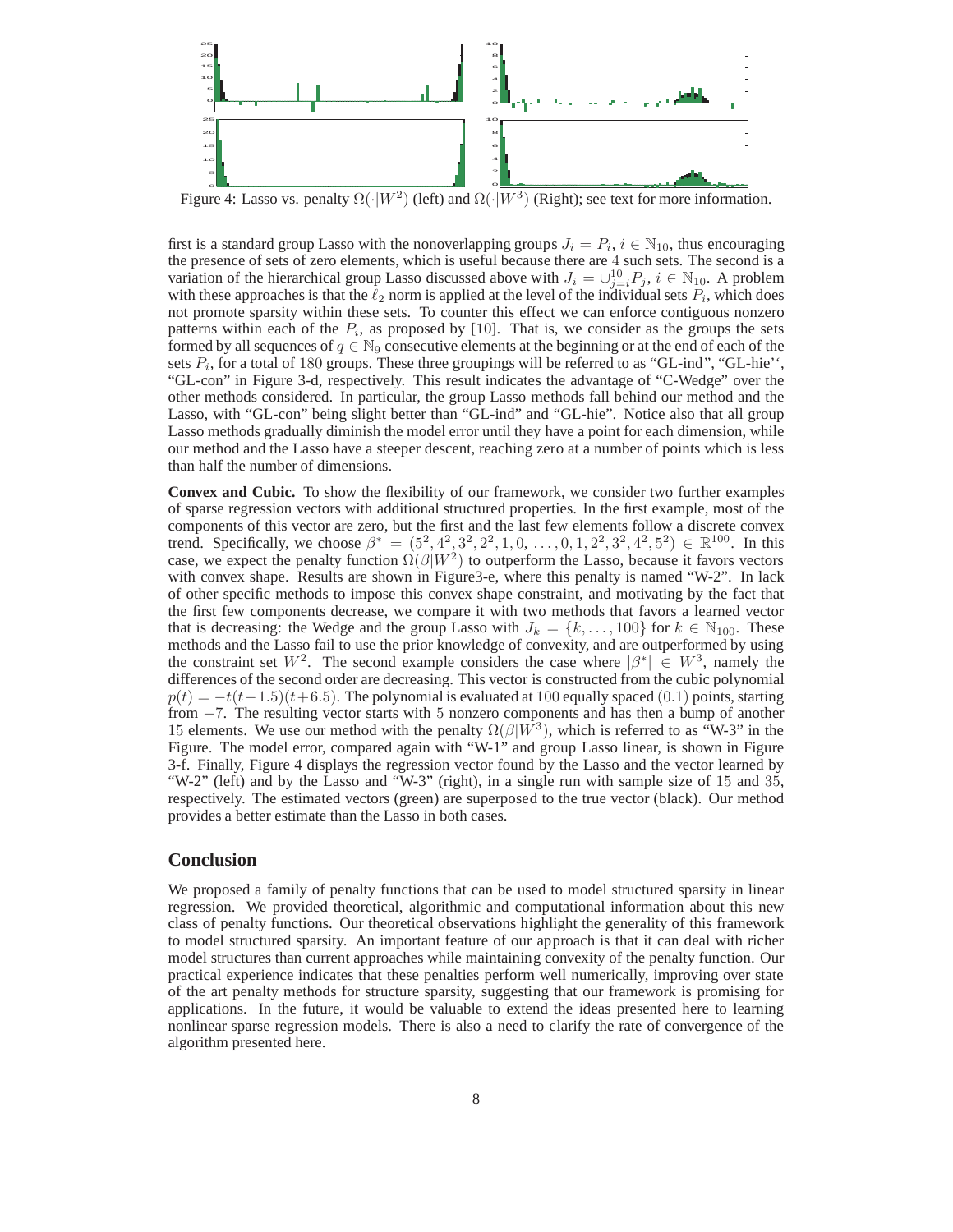# **References**

- [1] A. Argyriou, T. Evgeniou, and M. Pontil. Convex multi-task feature learning. *Machine Learning*, 73(3):243–272, 2008.
- [2] R.G. Baraniuk, V. Cevher, M.F. Duarte, and C. Hegde. Model-based compressive sensing. *Information Theory, IEEE Transactions on*, 56(4):1982 –2001, 2010.
- [3] D. Bertsekas. *Nonlinear Programming*. Athena Scientific, 1999.
- [4] P.J. Bickel, Y. Ritov, and A.B. Tsybakov. Simultaneous analysis of Lasso and Dantzig selector. *Annals of Statistics*, 37:1705–1732, 2009.
- [5] S. Boyd and L. Vandenberghe. *Convex Optimization*. Cambridge University Press, 2004.
- [6] J.M. Danskin. The theory of max-min, with applications. *SIAM Journal on Applied Mathematics*, 14(4):641–664, 1966.
- [7] J. Huang, T. Zhang, and D. Metaxas. Learning with structured sparsity. In *Proceedings of the 26th Annual International Conference on Machine Learning*, pages 417–424. ACM, 2009.
- [8] L. Jacob. Structured priors for supervised learning in computational biology. 2009. Ph.D. Thesis.
- [9] L. Jacob, G. Obozinski, and J.-P. Vert. Group lasso with overlap and graph lasso. In *International Conference on Machine Learning (ICML 26)*, 2009.
- [10] R. Jenatton, J.-Y. Audibert, and F. Bach. Structured variable selection with sparsity-inducing norms. arXiv:0904.3523v2, 2009.
- [11] S. Kim and E.P. Xing. Tree-guided group lasso for multi-task regression with structured sparsity. Technical report, 2009. arXiv:0909.1373.
- [12] K. Lounici. Sup-norm convergence rate and sign concentration property of Lasso and Dantzig estimators. *Electronic Journal of Statistics*, 2:90–102, 2008.
- [13] K. Lounici, M. Pontil, A.B Tsybakov, and S. van de Geer. Taking advantage of sparsity in multi-task learning. In *Proc. of the 22nd Annual Conference on Learning Theory (COLT)*, 2009.
- [14] A.B. Owen. A robust hybrid of lasso and ridge regression. In *Prediction and discovery: AMS-IMS-SIAM Joint Summer Research Conference, Machine and Statistical Learning: Prediction and Discovery*, volume 443, page 59, 2007.
- [15] S.A. van de Geer. High-dimensional generalized linear models and the Lasso. *Annals of Statistics*, 36(2):614, 2008.
- [16] M. Yuan and Y. Lin. Model selection and estimation in regression with grouped variables. *Journal of the Royal Statistical Society, Series B (Statistical Methodology)*, 68(1):49–67, 2006.
- [17] P. Zhao, G. Rocha, and B. Yu. Grouped and hierarchical model selection through composite absolute penalties. *Annals of Statistics*, 37(6A):3468–3497, 2009.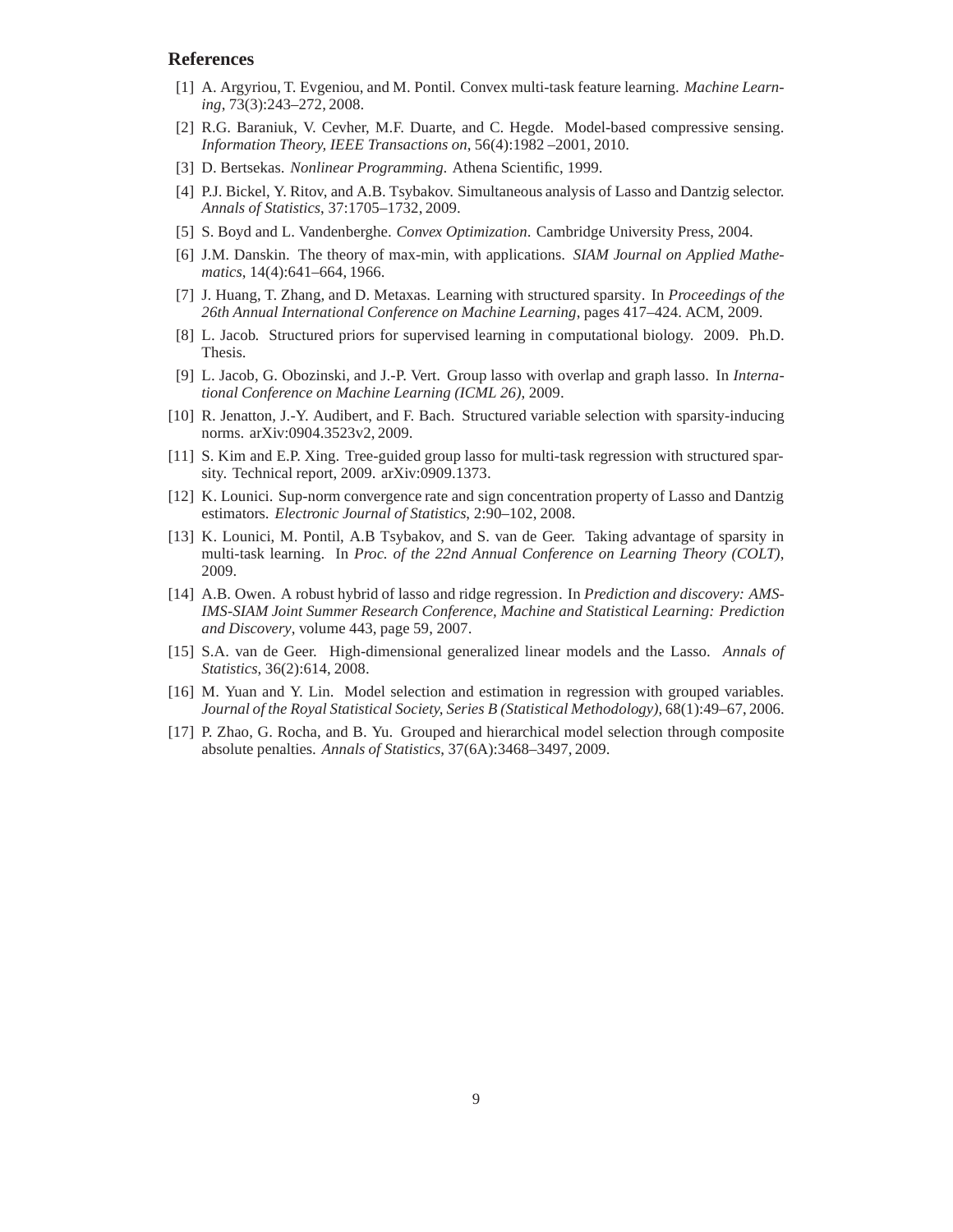# **A Appendix**

In this appendix we provide the proof of Theorems 3.2 and 4.1.

#### **A.1 Proof of Theorem 3.2**

Before proving the theorem we require some additional notation. Given any two disjoint subsets  $J, K \subseteq \mathbb{N}_n$  we define the region

$$
Q_{J,K} = \left\{ \beta : \beta \in \mathbb{R}^n, \frac{\|\beta_J\|_2^2}{|J|} > \frac{\|\beta_K\|_2^2}{|K|} \right\}.
$$

Note that the boundary of this region is determined by the zero set of a homogeneous polynomial of degree two. We also need the following construction.

**Definition A.1.** *For every subset*  $S \subseteq \mathbb{N}_{n-1}$  *we set*  $k = |S| + 1$  *and label the elements of* S *in increasing order as*  $S = \{j_\ell : \ell \in \mathbb{N}_{k-1}\}$ . We associate with the subset S a contiguous partition *of*  $\mathbb{N}_n$ , given by  $\mathcal{J}(S) = \{J_\ell : \ell \in \mathbb{N}_k\}$ , where we define  $J_\ell := \{j_{\ell-1} + 1, j_\ell\}$  and set  $j_0 = 0$  and  $j_k = n$ .

A subset S of  $\mathbb{N}_{n-1}$  also induces two regions in  $\mathbb{R}^n$  which play a central role in the identification of the wedge penalty. First, we describe the region which "crosses over" the induced partition  $\mathcal{J}(S)$ . This is defined to be the set

$$
O_S := \bigcap \left\{ Q_{J_\ell, J_{\ell+1}} : \ell \in \mathbb{N}_{k-1} \right\}.
$$
\n(A.1)

In other words,  $\beta \in O_S$  if the average of the square of its components within each region  $J_\ell$  strictly decreases with  $\ell$ . The next region which is essential in our analysis is the "stays within" region, induced by the partition  $\mathcal{J}(S)$ . This region requires the notation  $J_{\ell,q} := \{j : j \in J_{\ell}, j \le q\}$  and is defined by the equation

$$
I_S := \bigcap \left\{ \overline{Q}_{J_{\ell},J_{\ell,q}} : q \in J_{\ell}, \ell \in \mathbb{N}_k \right\},\tag{A.2}
$$

where  $\overline{Q}$  denotes the closure of the set Q. In other words, all vectors  $\beta$  within this region have the property that, for every set  $J_{\ell} \in \mathcal{J}(S)$ , the average of the square of a first segment of components of  $\beta$  within this set is not greater than the average over  $J_{\ell}$ . We note that if S is the empty set the above notation should be interpreted as  $O_s = \mathbb{R}^n$  and

$$
I_S = \bigcap \{ \overline{Q}_{\mathbb{N}_n, \mathbb{N}_q} : q \in \mathbb{N}_n \}.
$$

We also introduce, for every  $S \in \mathbb{N}_{n-1}$  the sets

$$
U_S := O_S \cap I_S \cap (\mathbb{R} \backslash \{0\})^n.
$$

We shall prove the following slightly more general version the Theorem 3.2

**Theorem A.1.** *The collection of sets*  $\mathcal{U} := \{U_S : S \subseteq \mathbb{N}_{n-1}\}$  *forms a partition of*  $(\mathbb{R} \setminus \{0\})^n$ *. For*  $\text{each } \beta \in (\mathbb{R} \setminus \{0\})^n$  there is a unique  $S \in \mathbb{N}_{n-1}$  such that  $\beta \in U_S$ , and

$$
\Omega(\beta|W) = \sum_{\ell \in \mathbb{N}_k} \sqrt{|J_{\ell}|} \, \|\beta_{J_{\ell}}\|_2,\tag{A.3}
$$

*where*  $k = |S| + 1$ *. Moreover, the components of the vector*  $\lambda(\beta) := \operatorname{argmin} \{ \Gamma(\beta, \lambda) : \lambda \in W \}$  *is given by the equations*  $\lambda_j(\beta) = \mu_\ell, j \in J_\ell, \ell \in \mathbb{N}_k$ , where

$$
\mu_{\ell} = \frac{\|\beta_{J_{\ell}}\|_2}{\sqrt{|J_{\ell}|}}.\tag{A.4}
$$

**Proof.** First, let us observe that there are  $n - 1$  inequality constraints defining W. It readily follows that all vectors in this constraint set are *regular*, in the sense of optimization theory, see [3, p. 279]. Hence, we can appeal to [3, Prop. 3.3.4, p. 316 and Prop. 3.3.6, p. 322], which state that  $\lambda \in \mathbb{R}_{++}^n$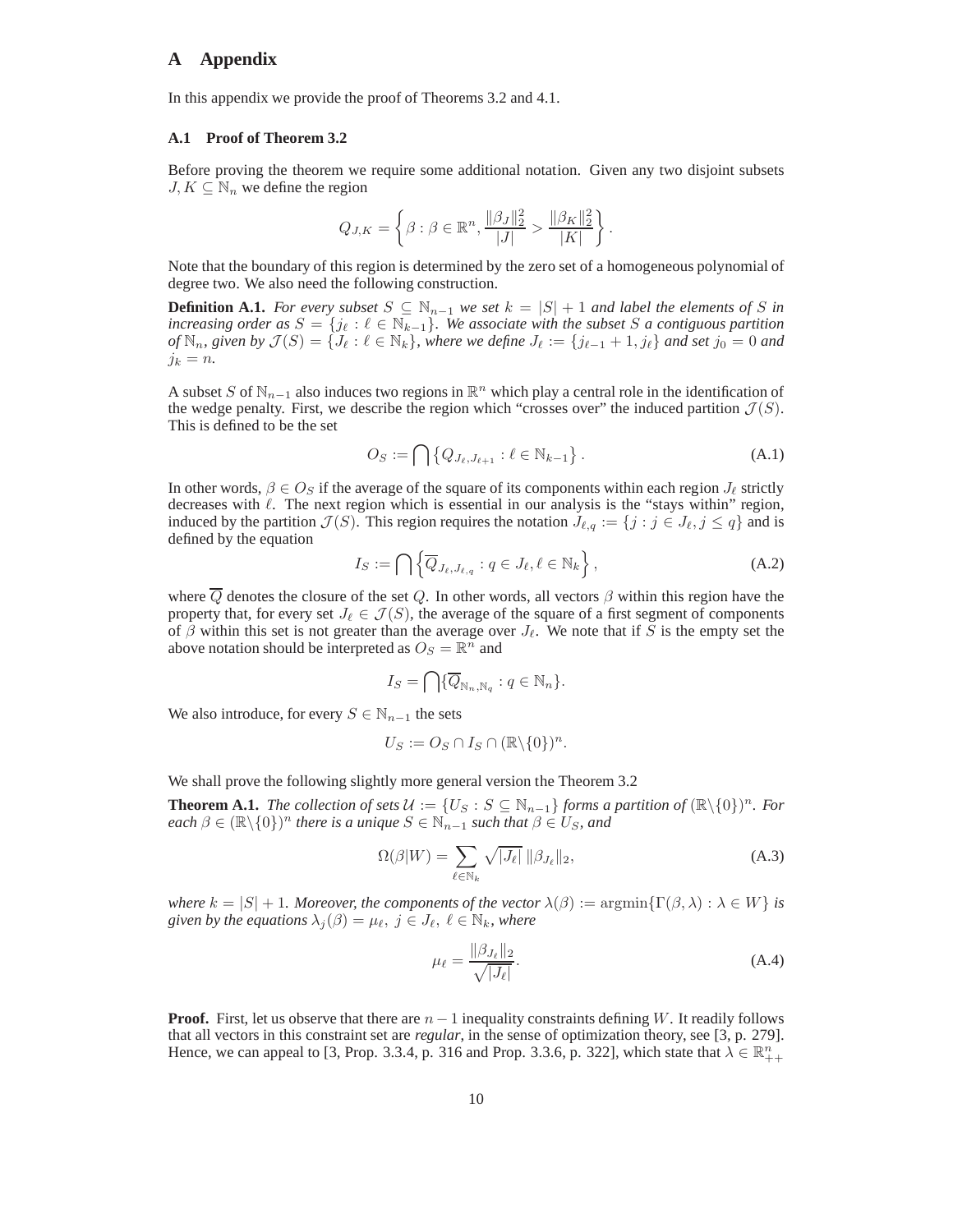is a solution to the minimum problem determined by the wedge penalty, if and only if there exists a vector  $\alpha = (\alpha_i : i \in \mathbb{N}_{n-1})$  with nonnegative components such that

$$
-\frac{\beta_j^2}{\lambda_j^2} + 1 + \alpha_{j-1} - \alpha_j = 0, \ \ j \in \mathbb{N}_n,
$$
\n(A.5)

where we set  $\alpha_0 = \alpha_n = 0$ . Furthermore, the following complementary slackness conditions hold true

$$
\alpha_j(\lambda_{j+1} - \lambda_j) = 0, \ j \in \mathbb{N}_{n-1}.
$$
\n(A.6)

To unravel these equations, we let  $S := \{j : \lambda_j > \lambda_{j+1}, j \in \mathbb{N}_{n-1}\}$ , which is the subset of indexes corresponding to the constraints that are not tight. When  $k \geq 2$ , we express this set in the form  ${ji : \ell \in \mathbb{N}_{k-1}}$  where  $k = |S| + 1$ .

As explained in Definition A.1, the set S induces the partition  $\mathcal{J}(S) = \{J_\ell : \ell \in \mathbb{N}_k\}$  of  $\mathbb{N}_n$ . When  $k = 1$  our notation should be interpreted to mean that S is empty and the partition  $\mathcal{J}(S)$  consists only of  $\mathbb{N}_n$ . In this case, it is easy to solve the equations (A.5) and (A.6). In fact, all components of the vector  $\lambda$  have a common value, say  $\mu > 0$ , and by summing both sides of equation (A.5) over  $j \in \mathbb{N}_n$  we obtain that  $\mu^2 = ||\beta||_2^2/n$ . Moreover, summing both sides of the same equation over  $\tilde{g} \in \mathbb{N}_q$  we obtain that  $\alpha_q = -\sum_{j \in \mathbb{N}_q}^{n-2} \beta_j^2 / \mu^2 + q$  and, since  $\alpha_q \ge 0$  we conclude that  $\beta \in I_S = U_S$ .

We now consider the case that  $k \geq 2$ . Hence, the vector  $\lambda$  has equal components on each subset  $J_{\ell}$ , which we denote by  $\mu_{\ell}$ ,  $\ell \in \mathbb{N}_{k-1}$ . The definition of the set S implies that the  $\mu_{\ell}$  are strictly decreasing and equation (A.6) implies that  $\alpha_j = 0$ , for every  $j \in S$ . Summing both sides of equation (A.5) over  $j \in J_\ell$  we obtain that

$$
-\frac{1}{\mu_{\ell}^2}\sum_{j\in J_{\ell}}\beta_j^2+|J_{\ell}|=0
$$

from which equation (A.4) follows. Since the  $\mu_{\ell}$  are strictly decreasing, we conclude that  $\beta \in O_S$ . Moreover, choosing  $q \in J_\ell$  and summing both sides of equations (A.5) over  $j \in J_{\ell,q}$  we obtain that

$$
0\leq \alpha_q = -\frac{\|\beta_{J_{\ell,q}}\|_2^2}{\mu_{\ell}^2}+|J_{\ell,q}|
$$

which implies that  $\beta \in \overline{Q}_{J_{\ell},J_{\ell,a}}$ . Since this holds for every  $q \in J_{\ell}$  and  $\ell \in N_k$  we conclude that  $\beta \in I_S$  and therefore, it follows that  $\beta \in U_S$ .

In summary, we have shown that  $\beta \in U_S$ . In particular, this implies that the collection of sets U covers  $(\mathbb{R}\setminus\{0\})^n$ . Next, we show that the elements of U are disjoint. To this end, we observe that, the computation described above can be *reversed*. That is to say, conversely for *any*  $S \subseteq \mathbb{N}_{n-1}$  and  $\beta \in U_S$  we conclude that the vectors  $\alpha$  and  $\lambda$  define above solve the equations (A.5) and (A.6). Since the wedge penalty function is *strictly convex* we know that equations (A.5) and (A.6) have a unique solution. Now, if  $\beta \in U_S \cap U_{S'}$  then it must follow that  $\lambda = \lambda'$ . Consequently, since the vectors  $\lambda$  and  $\lambda'$  are a constant on any element of their respective partitions  $\mathcal{J}(S)$  and  $\mathcal{J}(S')$ , strictly decreasing from one element to the next in those partition, it must be the case that  $S_1 = S_2$ .

We note that if some components of  $\beta$  are zero we may compute  $\Omega(\beta|\Lambda)$  as a limiting process, since the function  $\Omega(\cdot|\Lambda)$  is continuous.

**Proof of Theorem 4.1** We divide the proof into several steps. To this end, we define

$$
E_{\epsilon}(\beta,\lambda) := \|y - X\beta\|_2^2 + 2\rho\Gamma(\phi^{\epsilon}(\beta),\lambda)
$$

and let  $\beta(\lambda) := \operatorname{argmin} \{ E_{\epsilon}(\alpha, \lambda) : \alpha \in \mathbb{R}^n \}.$ 

*Step 1*. We define two sequences,  $\theta_k = E_{\epsilon}(\beta^k, \lambda^{k-1})$  and  $\nu_k = E_{\epsilon}(\beta^k, \lambda^k)$  and observe, for any  $k > 2$ , that

$$
\theta_{k+1} \le \nu_k \le \theta_k \le \nu_{k-1}.\tag{A.7}
$$

These inequalities follow directly from the definition of the alternating algorithm, see equations (4.1) and (4.2).

*Step 2.* We define the compact set  $B = \{\beta : \beta \in \mathbb{R}^n, ||\beta||_1 \leq \theta_1\}$ . From the first inequality in Proposition 2.1,  $\|\beta\|_1 \le \Omega(\beta|\Lambda)$ , and inequality (A.7) we conclude, for every  $k \in \mathbb{N}$ , that  $\beta^k \in B$ .